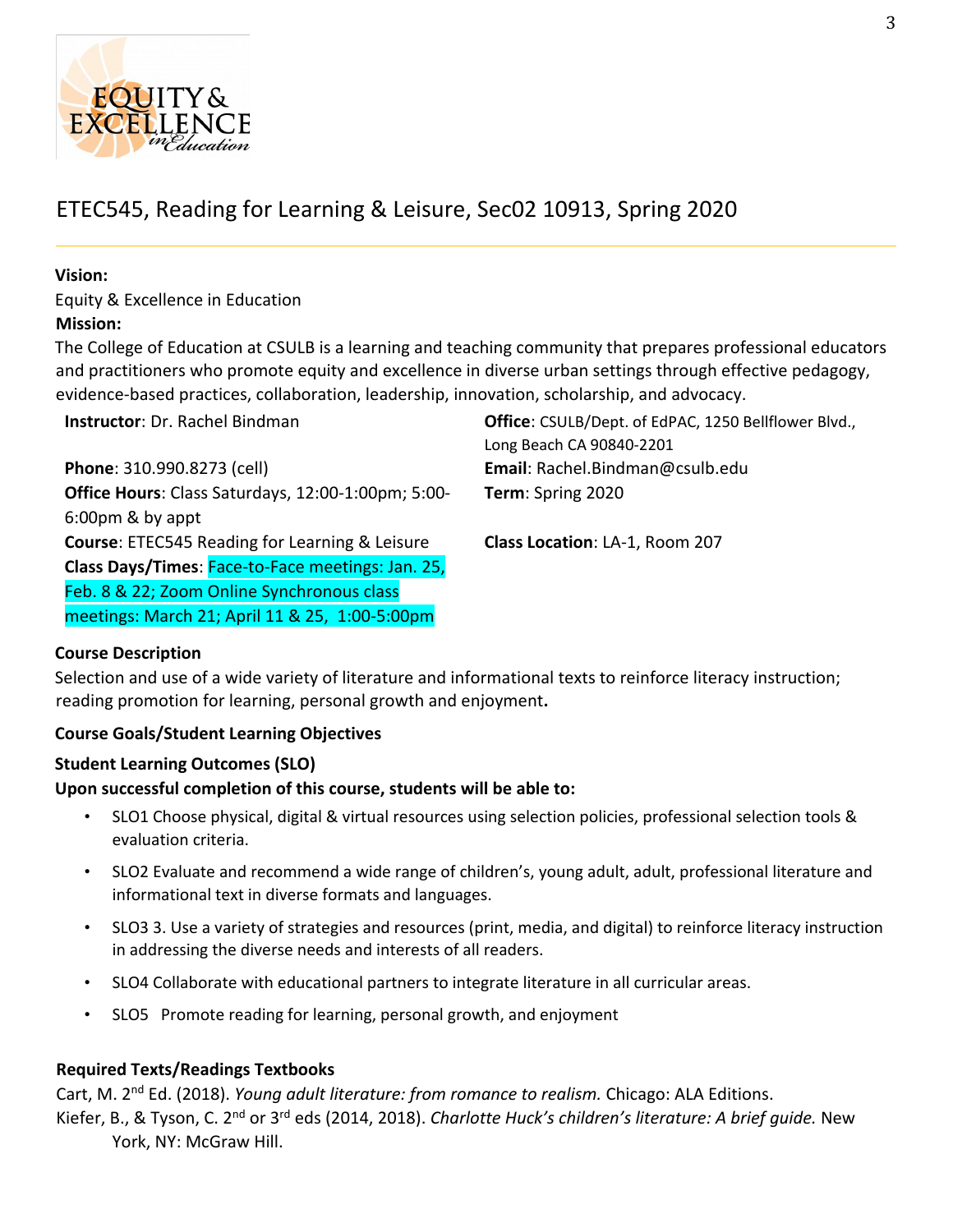# **Selected online readings on BeachBoard**

For Textbook options, see [https://www.csulb.edu/49er-shops-at-the-beach/textbook-options](about:blank)

### **Other Readings/Selected Reference Bibliography**

- Adams, H. (2013). Protecting intellectual freedom and privacy in your school library*.* Chicago, IL:
- Alessio, Amy J. (2015) *Mind-bending mysteries and thrillers for teens. A programming and Readers' Advisory Guide*. Chicago, IL: American Library Association
- Alexander, L., & Kwon, N. (2010). *Multicultural programs for tweens and teens.* Chicago, IL: American Library Association.
- Baetens, J. and Frey, H. *The graphic novel. An introduction.* New York, NY: Cambridge University Press.
- Bang, Molly. (1991; 2000). *Picture this. How pictures work*. San Francisco, CA: Chronicle Books.
- Beach, R. et al 3rd Ed. (2016) *Teaching literature to adolescents*. NY: Routledge University Press.
- Boog, Jason. (2014) *Born reading: Bringing up bookworms in a digital age—from picture books to ebooks and everything in between*. New York, NY: Touchstone.
- boyd, d. (2013). *It's complicated. The social lives of networked teens*. New Haven, London: Yale University Press.
- Bromann-Bender, J. (2013) *Booktalking nonfiction. 200 surefire winners for middle and high school readers*. Lanham, MD: Scarecrow Press.
- Carsten, A. (2018). *Reader's advisory guide to teen literature*. Chicago: ALA Publications
- Cecire, M.S. (2019) *Re-enchanted. The rise of children's fantasy literature in the Twentieth Century.* Minneapolis, MN. University of Minnesota Press.
- Diamant-Cohen, B. (2010). *Children's services: Partners for success.* Chicago, IL: American Library Association.
- Dickinson, D., & Newman, S. (2007). *Handbook of early literacy research.* Westport, CT: Libraries Unlimited.
- Edwards, M. (1994). *The fair garden and the swarm of beasts.* Chicago, IL: American Library Association.
- Fitzell, S. G. (2018) 3rd Ed. *Best practices in co-teaching and collaboration. The HOW of co-teaching – implementing the models.* Cogent Catalyst Publications.
- Gillespie, J. (2011). *The family in literature for young readers.* Westport, CT: Libraries Unlimited.
- Gorman, M. & Suellentrop, T. (2009) 4th Ed. *Connecting Young Adults and Libraries: A How-To-Do-It Manual*. Chicago, IL: Neal-Schuman Publishers, Inc.
- Holzweiss, K.A. and Evans, S. (2018) *Hacking school libraries. 10 Ways to incorporate library media centers in to your learning community*. Times 10 Publications
- Karp, J. (2011). *Graphic novels in your school library.* Chicago. IL: American Library Association.
- Lerer, S. (2009). *Children's Literature. A Reader's history from Aesop, to Harry Potter*. Chicago: University of Chicago Press.
- Lisi-Neuman, K., Baczynski, D and Crowell, J.(2014) *Engaging parents as literacy partners. A Reproducible tool-kit with parent how-to pages, recordkeeping forms, and everything you need to engage families and tap their power as reading coaches.* Scholastic
- Marcus, L.S. ed. (2012) *Why picture books matter. Conversations with 21 of the world's most celebrated illustrators*. Somerville, MA: Candlewick Press.
- McClintock Miller, S. and Bass, W.(2019) *Leading from the library. Help your school community thrive in the digital age.* International Society for Technology in Education.
- Moreillon, J. (2013) *Coteaching reading comprehension strategies in elementary school libraries. Maximizing your impact.* Chicago, IL: ALA Editions
- Naidoo, J.C. and Park. S., eds. (2015) *Diversity in youth literature: opening doors through reading.* Chicago, IL: American Library Association.
- Paul, P. and Russo, M. (2019) *How to raise a reader*. Workman Publishing Company.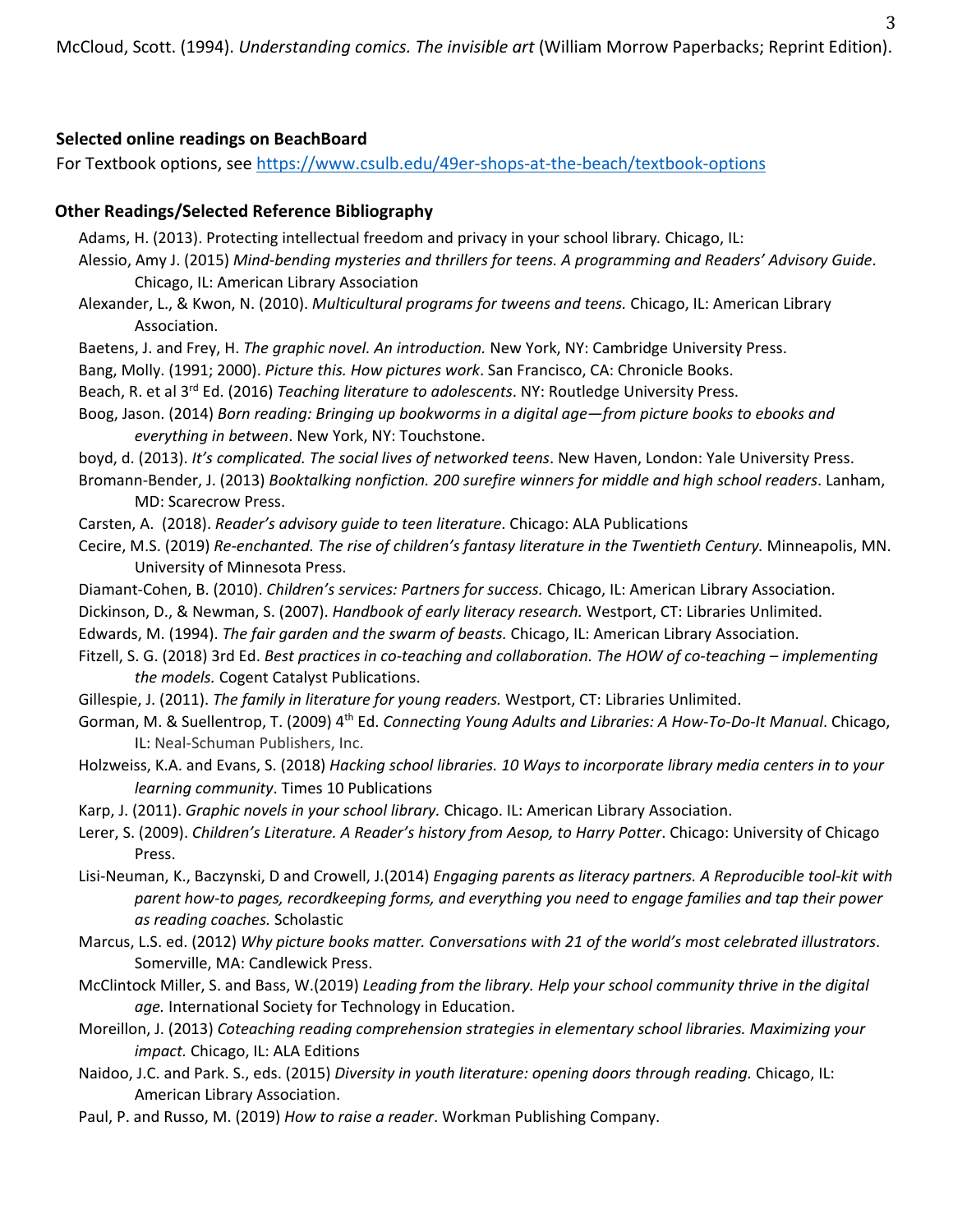- Pawuk, M. and Serchay, D. (2017) 2nd Ed. *Graphic novels. A guide to comic books, manga and more*. Westport, CT: Libraries Unlimited.
- Roche, A. (2011). *Comic strips. Create your own comic strips from start to finish.* New York, NY: Sterling Children's Books.
- Samuels, S., & Farstrup, A. (2011). *What research has to say about reading instruction* (4<sup>th</sup> ed.). Newark, NJ: International Reading Association.
- Schall, L. (2015). *Promoting great reads to improve teen reading. Core connections with booktalks and more*. Santa Barbara, CA: Libraries Unlimited.
- Trelease, J. and Giorgis, C. (2019). *The read-aloud handbook* (8th ed.). New York, NY: Penguin.

# **Relevant Periodicals:**

*ALAN Review, Bulletin of the Center for Children's Books, Children and Literature, Horn Book, Journal of Adolescent and Adult Literacy, Reviews, Kirkus, Knowledge Quest, Library Journal, Library Media Connection, Media and Methods, New York Times Book Review, New York Review of Books, Publisher's Weekly, Reading Teacher, School Library Journal, Science Books and Films, Science Teacher, Social Studies Review, Teacher Librarian, VOYA, Young Adult Library Services*

# **Web Sites:**

- American Library Association (check out AASL, ALSC, YALSA in particular) ala.org
- Reforma Established in 1971 as an affiliate of the American Library Association (ALA), REFORMA has actively sought to promote the development of library collections to include Spanish-language and Latino oriented materials; the recruitment of more bilingual and bicultural library professionals and support staff; the development of library services and programs that meet the needs of the Latino community; the establishment of a national information and support network, etc. [www.reforma.org](about:blank)
- California Learning Resource Network [www.clrn.org](about:blank)
- California School Library Associatio[n http://www.csla.net](about:blank)
- California State Department of Education [http://cde.ca.gov](about:blank)
- Digital Public Library of America. All of the materials found through DPLA—photographs, books, maps, news footage, oral histories, personal letters, museum objects, artwork, government documents, and so much more—are free and immediately available in digital format. website: dp.la
- National Science Digital Library nsdl.org
- International Children's Digital Library Its mission is to support the word's children in becoming effective members of the global community [. . . ] by making the best in children's literature available to them free of charge. [http://en.childrenslibrary.org/](about:blank)
- Library related standards throughout the U.S. [http://www.sldirectory.com/libsf/resf/evaluate.html](about:blank)
- Library of Congress Digital Collection[s https://www.loc.gov/collections/;](about:blank)
	- o Free to Use & Reuse: Classic Children's Books [\(https://www.loc.gov/free-to-use/classic](about:blank)[childrens-books/\)](about:blank)
- Internet Archive is a non-profit library of millions of free books, movies, software, music, websites, and more (+a wayback machine with cached urls!) archive.org

# **Guide for educators:**

Note that the CSULB library has several selection tools, including subscription databases. The LIBRARY tab at the top of the BeachBoard page links you to their services. **Make sure you look at their Research Guides and style manual help too. For research papers for this course, at least one source must be taken from a database.** Note that your student ID card enables you to check out materials from ANY CSU campus library.

# **Other equipment / material/technology requirements**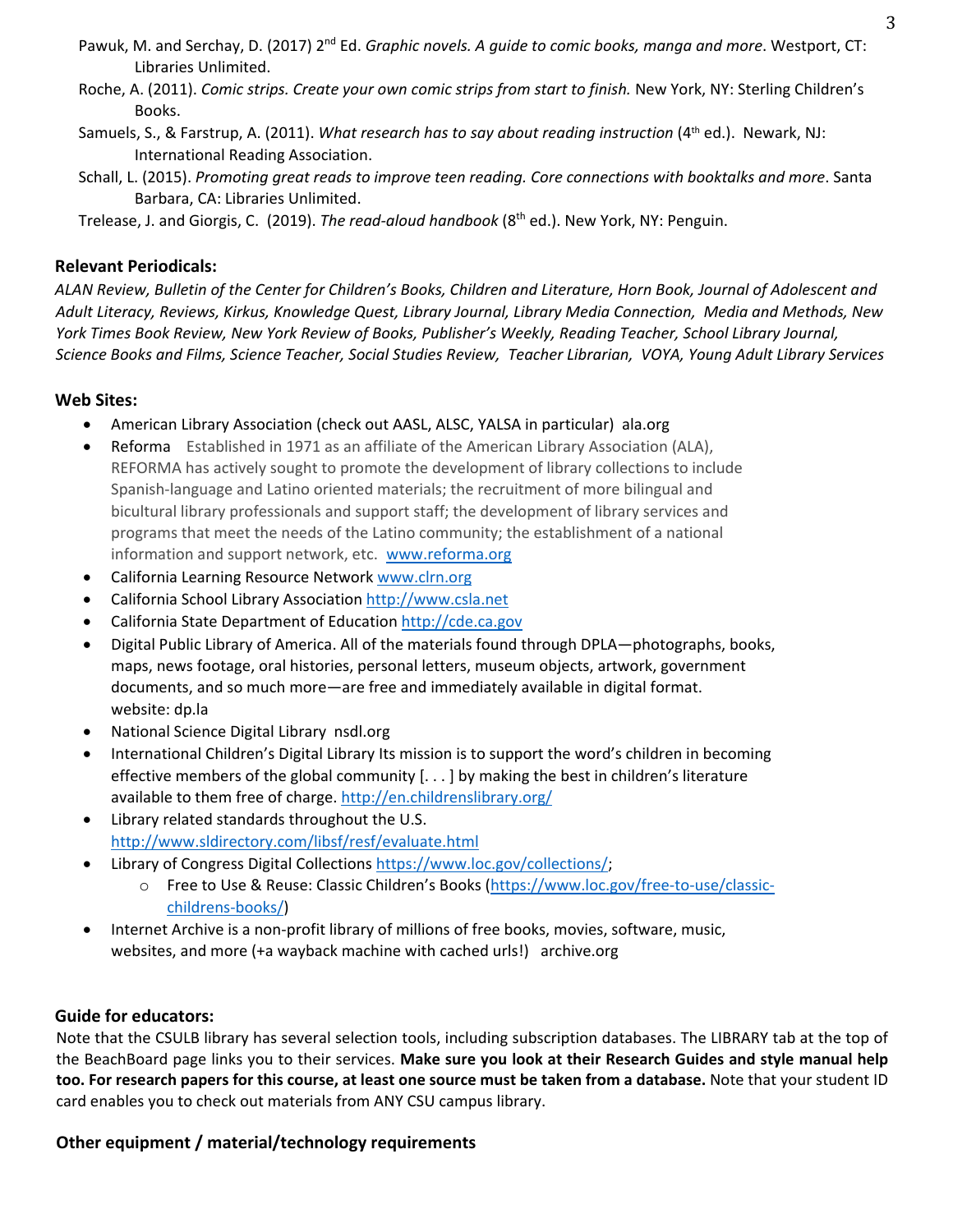Be sure that all electronic submissions can be accessed across platforms & software (i.e. YouTube, MS Office, PDF, etc.)

#### **Computer Access**

Two open access computer labs are available for current CSULB students. Both the Horn Center (located in lower campus) and the Spidell Technology Center (located in Library) are a great resource for students needing to use a computer. Visit the Open Access Computing Facilities - [http://www.csulb.edu/library/guide/computing.html](about:blank) website for an extensive list of all available software installed in both computer labs.

#### **BeachBoard Access**

To access this course on BeachBoard - [https://bbcsulb.desire2learn.com/](about:blank) you will need online access and a supported web browser (Chrome is the recommended browser). You log in to with your CSULB Campus ID and BeachID password at csulb.okta.com. Click on the chicklet for Beachboard and the course will show.

#### **Classes Due Date SLO Grade Topics, Readings, Assignments** Class 1 FTF Jan. 25 Quizzes + GR Feb. 7 1, 2 Overview. Kiefer chp. 1. Class/equiv.: history timeline, selection tools. All students: Quizzes; Goodreads: 2 classic children's + 2 classic YA books Online A **(virtual class mtg all students)**  youth dev. grid Feb. 7 2,3 | Youth Development. Kiefer chp. 2, Cart, chp. 17. Online readings. All students: Development Grid (group project) Class 2 FTF Feb. 8 GR Feb. 21; | 1-3 | Early Literacy, Picture Books. Kiefer chp. 3, Online readings. Class/equiv.: analyze pic style/biology in pic books. All students: GR: 6 picture/beg books; Online B **(virtual class mtg all students)**  GR Feb. 21 Graphic Novel bio April 24 2, 4, 5 Graphic novels/magazines. McCloud, chs. 1-3; Cart, pp. 205-221. Online readings. All students: GR graphic novel, magazine. Author bio graphic novel (start); due April 24 Class 3 FTF Feb. 22 GR March 13; **Storyhour** Mar 31 2,3,5 Traditional Lit. Kiefer ch. 4, McCloud chs 4-7. Online readings. Class equiv. motif grid/Disney books v. film. All students: GR. 3 trad. lit. Storyhour observation: **Due March 31**  Online C **(virtual class mtg all students)**  GR, booktalk March 21 1,2,5 Fantasy/SF. Kiefer chp. 5, Cart, chp. 8; McCloud chs 8-9. Online readings. All students: GR 1 child fantasy & 1 MS/HS SF (for booktalk) Class 4 Online synchronous March 21 GR April 10; Lit Circle April 17 3, 5 | Realistic/Historical Fiction. Kiefer chs. 7-8; Cart chs. 7-10. Online readings. Class/equiv. hist. fic., genre grid. All students: GR: realistic & historic fiction. **Lit. Circle: April 17** Online D **virtual class mtg all students**  GR, Coll.Dev. April 10 2, 3, 5 Multicultural/Diversity. Cart chp. 12-13, Online readings. All students: Collection development Goodreads: 1 multicultural (children or YA) Class 5 Online synchronous April 11 GR Apr. 24 | 3, 4, 5 Non-fiction, etc. Kiefer chp. 6,9-10; Cart, pps: 88-96,chp 13-16; Online readings. Class/equiv. All students: GR non-fiction + poetry & drama. Online E **(virtual class mtg all students)**  Ref resources May 1 1, 2, 3 Reference. Online readings. All students: reference resources Class 6 Online synchronous April 25 Display May 1 1, 3, 4 Promotion. Kiefer chp. 12 , Cart ch. 12-14. Online readings. Class/equiv. legal question. All students: promotional display/Reader's Advisory

### **Course Schedule -Grid**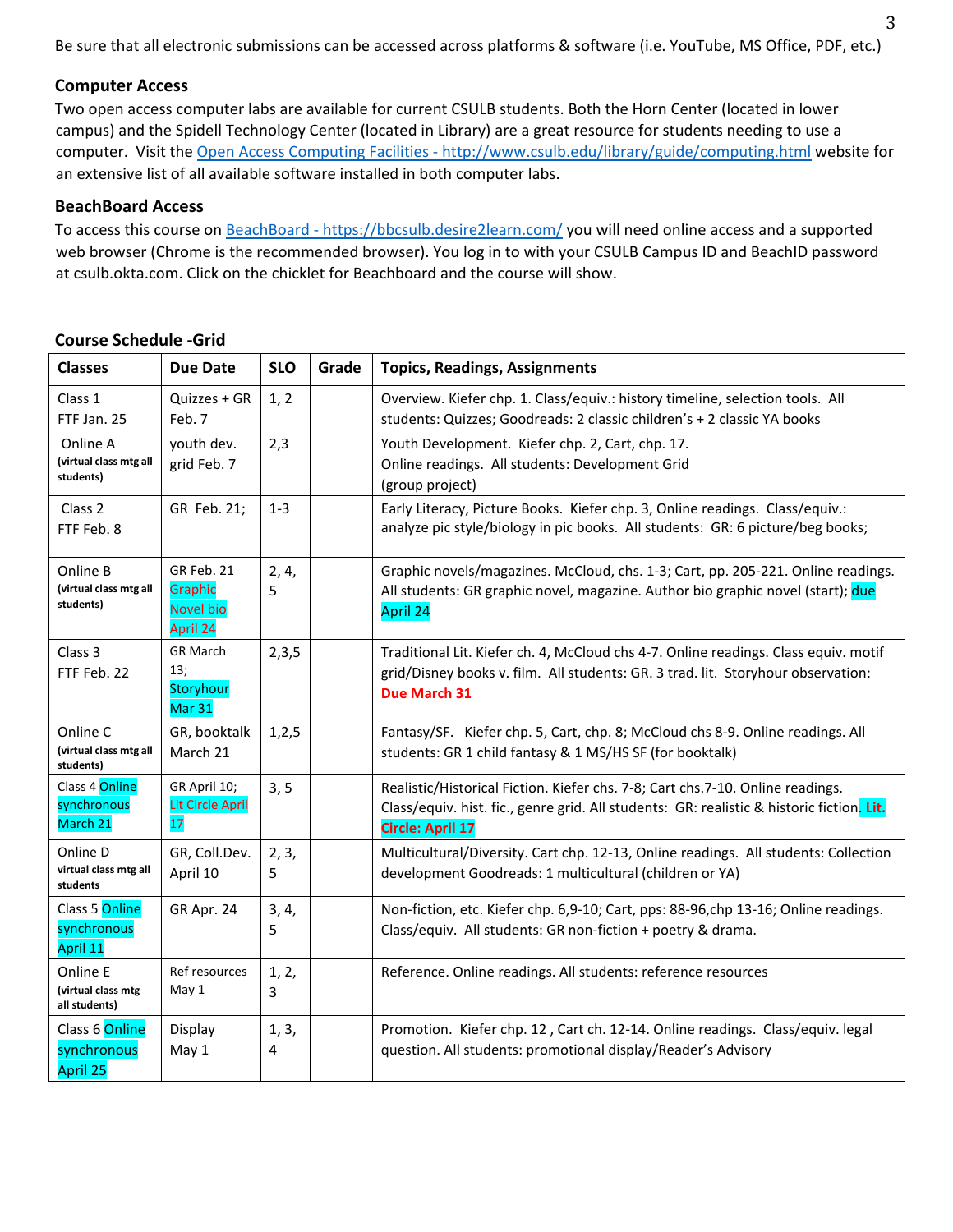#### **Course Policies and Requirements Grading Policy**

Points are determined based on accuracy, thoroughness, clarity, attention to detail, alignment with assignment, and insight. A- and B- level work should be of graduate study quality. Students are expected to participate online as appropriate. Unless previously approved by the instructor, late submissions will be given fewer points (at instructor discretion, but generally a maximum of 90% for up to 1-day late, 70% for more than 1-day late, and 50% for more than 2-weeks late). Whenever possible, post assignments to the discussion board and dropbox (for your student portfolio).

#### **Evaluation Method**

| <b>Assignment</b>                                                          | <b>Points</b> |
|----------------------------------------------------------------------------|---------------|
| Book (& magazine) critical reviews<br>for a range of youth literature (25) | 125           |
| Awards Quiz                                                                | 30            |
| Youth Development Grid                                                     | 20            |
| Author graphic "novel"* (signature<br>assignment)                          | 48*           |
| <b>Thematic Book talk</b>                                                  | 20            |
| <b>Story Hour Observation</b>                                              | 15            |
| Literature Circle                                                          | 20            |
| <b>Collection Development</b>                                              | 20            |
| Reference sources                                                          | 12            |
| Display/Reader's Advisory<br>(signature assignment)                        | $16*$         |
| Attendance and Participation                                               | 60            |

# **Course Grading Scale (example)**

| <b>Percent Range</b> | Letter Grade |
|----------------------|--------------|
| $90 - 100%$          | А            |
| $80 - 89%$           | R            |
| $70 - 79%$           | r            |
| $65 - 69%$           |              |
| Below 64%            |              |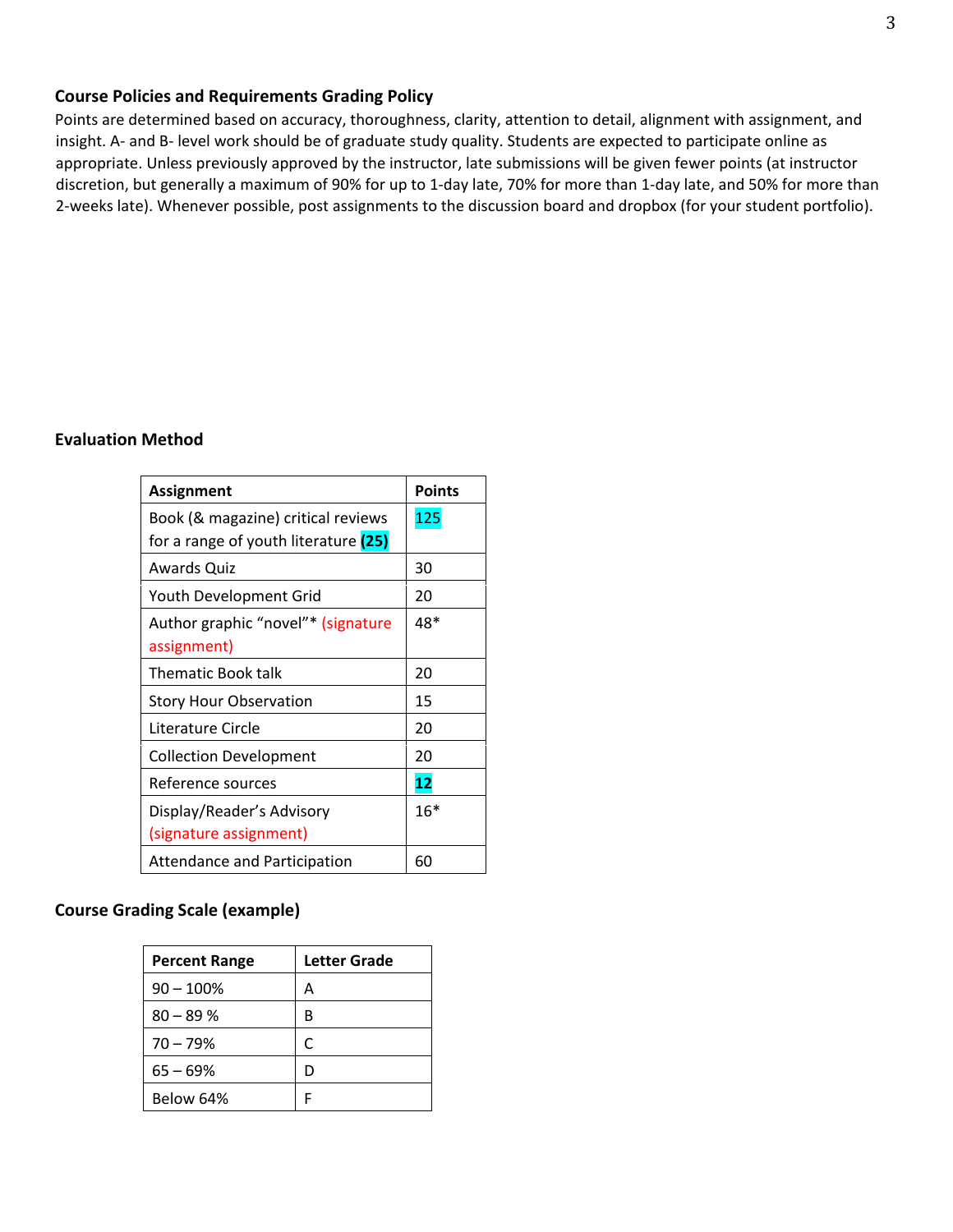# **Extra Credit**

If you attend the annual conference of the California School Library Association (Feb. 6-8, 2020—http://csla.net/2020 conference) WonderCon (April 10-12, 2020 **[https://www.comic-con.org/wca\)](about:blank)**, and/or LA Festival of Books (April 18-20, 2020 **[https://events.latimes.com/festivalofbooks/](about:blank)**) and write up your experience as it relates to ETEC545,you can earn up to 5 extra credit points. Another option is to narrate a wordless book. Post your write up to the Extra Credit Discussion Topic board by May 5.

#### **Communication Policy**

I am available by email, phone, before & after Saturday class meetings, (12:00-1:00pm; 5:00-6:00pm) and by appointment. If you need to reach me for an urgent matter or question, please contact me by phone; otherwise email is preferred. I will respond to email within 24 hours.

### **Late work/Make-up policy**

All late work must be approved for submission by the instructor. Unless previously approved by the instructor, late submissions will be given fewer points (at instructor discretion, but generally a maximum of 90% for up to 1-day late, 70% for more than 1-day late, and 50% for more than 2-weeks late).

# **Plagiarism/Academic Integrity Policy**

Work that you submit is assumed to be original unless your source material is documented appropriately, such as a Works Cited page. Using the ideas or words of another person, even a peer, or a web site, as if it were your own, is plagiarism. Students should read the section on

[http://www.csulb.edu/divisions/aa/catalog/current/academic\\_information/cheating\\_plagiarism.html.](about:blank)

# **University Withdrawal Polic**y

Class withdrawals during the final 3 weeks of instruction are not permitted except for a very serious and compelling reason such as accident or serious injury that is clearly beyond the student's control and the assignment of an Incomplete grade is inappropriate (see [Grades -](about:blank)

[http://www.csulb.edu/depts/enrollment/student\\_academic\\_records/grading.html\)](about:blank). Application for withdrawal from CSULB or from a class must be officially filed by the student with Enrollment Services whether the student has ever attended the class or not; otherwise, the student will receive a grade of "WU" (unauthorized withdrawal) in the course. Please refer to the CSULB Course Catalog - http://www.csulb.edu/divisions/aa/catalog/current/academic\_regulations/ withdrawal policy.html to get familiar with the policy.

**Attendance Policy Students are expected to attend classes regularly. Please refer to and get familiar with the CSULB Attendance Policy: [http://www.csulb.edu/divisions/aa/catalog/current/academic\\_information/](about:blank)  [class\\_attendance.html](about:blank)** 

# **Technical Assistance**

If you need technical assistance at any time during the course or need to report a problem with BeachBoard, please contact the Technology Help Desk using their [online form -](about:blank)

[http://www.csulb.edu/divisions/aa/academic\\_technology/thd/contact/](about:blank) or by phone at (562) 985-4959 or visit them on campus in the Academic Service (AS) building, Room 120.

# **Inform me of any Accommodations Needed**

Students with disabilities who need reasonable modifications, special assistance, or accommodations in this course should promptly direct their request to the course instructor. If a student with a disability feels that modifications, special assistance, or accommodations offered are inappropriate or insufficient, they should seek the assistance of the Director of the CSULB Disabled Student Services, please see their [website -](about:blank)

[http://www.csulb.edu/divisions/students/dss/](about:blank) or contact them via email at dss@csulb.edu or by phone at (562)